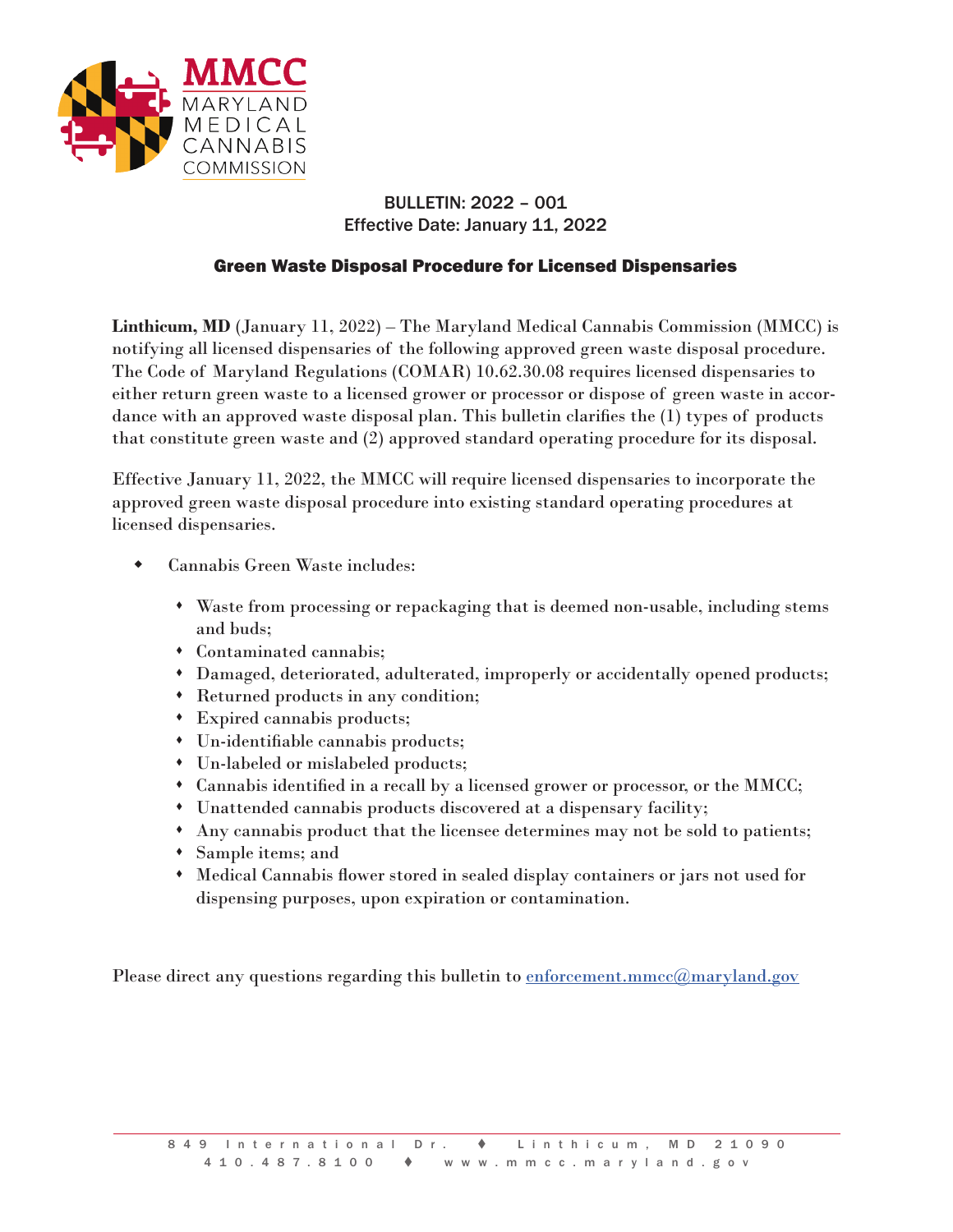## Cannabis Green Waste Disposal Procedure for MMCC Licensed Dispensaries

*This Green Waste Disposal Standard Operation Procedure is approved by the Maryland Medical Cannabis Commission (MMCC) Bureau of Enforcement and Compliance and shall be incorporated into existing green waste standard operational procedures at MMCC licensed dispensaries by January 11,2022.*

**Purpose:** This standard operating procedure provides a mandatory standardized method of disposal for all medical cannabis green waste product received in MMCC licensed dispensaries. The procedure ensures accountability for cannabis green waste by establishing appropriate documentation and destruction processes.

Cannabis Green Waste includes:

- Waste from processing or repackaging that is deemed non-usable, including stems and buds;
- Contaminated cannabis;
- Damaged, deteriorated, adulterated, improperly or accidentally opened products;
- Returned products in any condition;
- Expired cannabis products;
- Un-identifiable cannabis products;
- Un-labeled or mislabeled products;
- Cannabis identified in a recall by a licensed grower or processor, or the Commission;
- Unattended cannabis products discovered at a dispensary facility;
- Any cannabis product that the licensee determines may not be sold to patients;
- Sample items; and
- Medical Cannabis flower stored in sealed display containers or jars, not used for dispensing purposes upon expiration or contamination.
- Sniff jars are strictly prohibited

## **Procedure:**

- By the close of business each day, all waste shall be documented on the Cannabis Green Waste Log attached to this Standard Operational Procedure. The Log shall be available for immediate review upon request by MMCC Bureau of Enforcement and Compliance personnel. The log must include the following information:
	- Date and time the waste was entered into a waste container;
	- Product name;
	- Last 9 digits of metric tag number;
	- Product weight;
	- Reason or rationale for the product being entered as waste (e.g., returned, contaminated, packaging waste, or defective);
	- Agent entering into Waste Log;